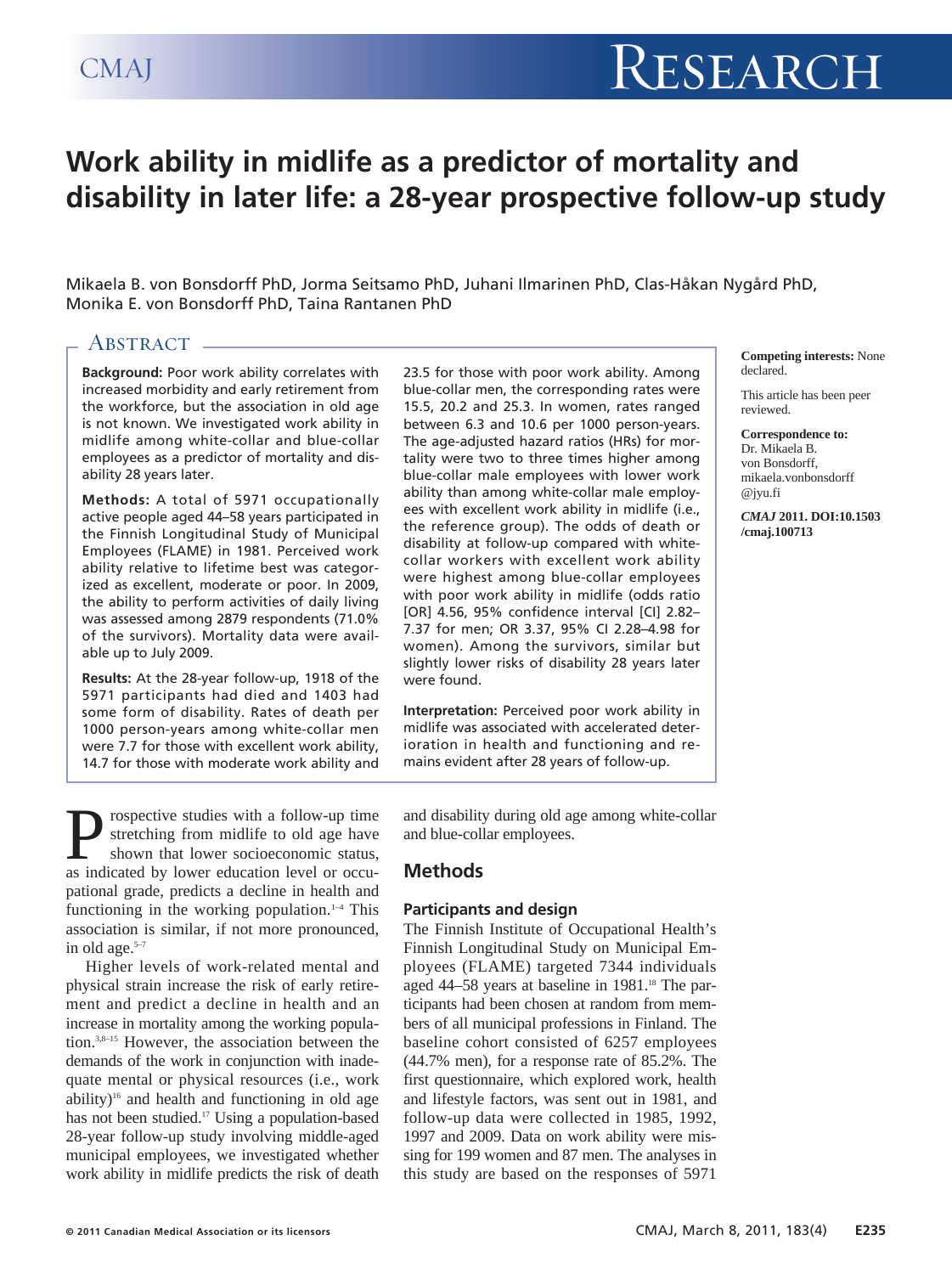participants (45.4% men) who answered the question on work ability at baseline, for a response rate of 81.3%.

### **Occupational group and work ability**

Occupational group was defined as the participants' position of employment at baseline. The 133 different job titles identified were clustered into 13 occupations based on an analysis of the jobs performed at the various places of work.<sup>19</sup> Occupations were then further collapsed into blue-collar (e.g., installation, home care, cleaning and assistant nurse work) and white-collar (e.g., office, administrative, teaching and registered nurse work) classifications.

At baseline, work ability was determined as a subjective assessment of current work ability compared with a person's self-identified lifetime best (i.e., with the question "Assume that your work ability at its best has a value of 10 points. What score would you give your current work ability?"). This question is part of the seven-item Work Ability Index and captures most of the individual differences of the index, $20$  which is why it was chosen for our analyses. The Work Ability Index was developed at the Finnish Institute of Occupational Health in the 1980s and has been validated against clinical data.<sup>21</sup> It is based on a stress–strain concept and a balance concept, where individual resources correspond to job demand.22 Scores range from 0 (unable to work) to 10 (work ability at its best) and are categorized into excellent (scores 9–10, highest quartile), moderate (scores 7–8, two middle quartiles) and poor (scores 0–6, lowest quartile) work ability (modified from Gould and colleagues).<sup>23</sup>

To account for any changes in work ability that may have occurred late in a person's career, we calculated the change in work ability scores from 1981 to 1992 (i.e., score in 1992 subtracted from score in 1981).

#### **Outcomes**

The study population was followed for mortality between Jan. 1, 1981, and July 31, 2009. Data were obtained from the Finnish National Population Register. Survival time was calculated as the number of days between the baseline examination and either death or the end of the follow-up period, whichever occurred first.

The Activities of Daily Living and Instrumental Activities of Daily Living questionnaires were used to assess disability at the 28-year follow-up in  $2009$ .<sup>24,25</sup> Data from 2879 participants (all of the respondents for whom data on disability were available at follow-up) were used in our analyses. Participants were asked about their ability to manage daily tasks. They were required to select their answers from the following possibilities: perform tasks without any difficulty, perform tasks with some difficulty, perform tasks with a lot of difficulty, require help to perform tasks and unable to perform tasks. Data were collected on the levels of difficulty encountered while performing the basic activities of daily living (i.e., feeding, bathing, dressing, toileting and transferring to and from bed), $24$  and more complex instrumental activities (i.e., preparing meals, doing laundry, shopping, coping with light housework, administering and taking medication, using the telephone and handling finances).25 Both scales are commonly used and are valid predictors of subsequent health and functioning among older people.<sup>26,27</sup> Test–retest reliability is high for both scales, ranging from 87% to 100%.28 Using disability data from both scales, we created a dichotomized outcome of respondents with a disability 28 years later (people who encountered some degree of difficulty performing at least one of the basic or instrumental activities of daily living) versus respondents without a disability 28 years later.

Finally, using the disability and mortality data, we created a combined outcome of respondents who either had a disability or who had died versus respondents who were still alive and had no disability 28 years later.

#### **Baseline covariates**

Sociodemographic details included age, sex and marital status. Data concerning lifestyle habits such as smoking (never smoked, used to smoke or currently smokes), alcohol consumption (never, twice a month at most or at least once a week) and physical activity during the previous year (inactive, moderate activity no more than once a week or vigorous activity at least once a week) were also collected using the questionnaire. In addition, respondents were asked whether they had any illnesses or injuries that had been diagnosed or treated by a physician. We included musculoskeletal diseases (e.g., arthritis, degenerative diseases of the back and extremities), heart and circulatory diseases (e.g., hypertension and angina pectoris), respiratory diseases (e.g., chronic obstructive pulmonary disease and asthma) and metabolic diseases (e.g., diabetes and obesity) in the list of possible responses.

## **Statistical analysis**

Results for men and women are presented separately because the interaction terms between sex and work ability, as well as between sex and occupational group, were statistically significant. The interaction terms for occupational status and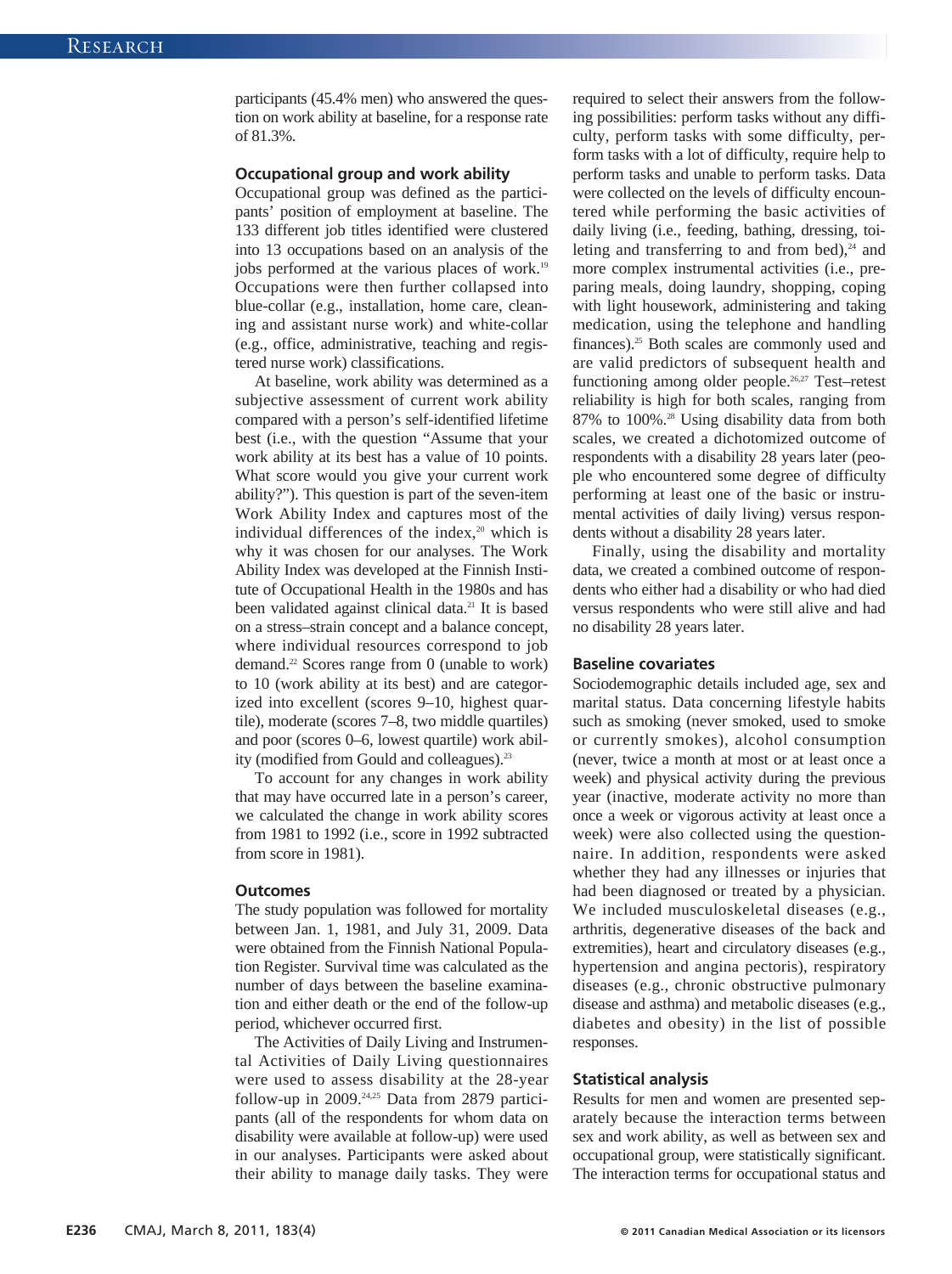work ability at baseline were also significant. To make the difference in risk levels visible, we created a six-category variable that combined information on occupational group and work ability: white-collar employee with excellent work ability (the reference group), moderate work ability or poor work ability, and blue-collar employee with excellent, moderate or poor work ability.

Mortality per 1000 person-years was calculated for each group. Hazard ratios (HRs) and 95% confidence intervals (CIs) were estimated for mortality with Cox proportional -hazard regression models. No data on the work ability of the participants before baseline in 1981 were available, so we used the date of entry to the study cohort in the measurement of survival. Participants were included in the analyses until the date of their death or the end of follow-up, whichever came first. The odds ratios (ORs) and 95% CIs for disability and the combined outcome of disability or death were calculated with logistic regression models.

Sensitivity analyses were conducted to account for possible bias due to dropout. We performed regression imputation for disability for people with missing data but who were alive in 2009 using the most recent data available (from either the 1997 or the 1992 data sets). Of the 1174 survivors with missing data, we were able to impute values for 597 people for disability and the combined outcome of disability or death. Data on chronic conditions, work ability and the sum score of functional ability (coping with heavy household chores, lifting and carrying more than 10 kg, climbing three flights of stairs without resting, walking 2 km without resting and running 100 m without resting) were used for imputation.

# **Results**

At the 28-year follow-up in 2009, 1918 (1197 men and 721 women) of the 5971 original participants had died, 2980 had survived and completed

| Table 1: Baseline characteristics of 2710 men according to occupational group and work ability in midlife |                                           |                        |                    |                                          |                         |                        |                    |             |
|-----------------------------------------------------------------------------------------------------------|-------------------------------------------|------------------------|--------------------|------------------------------------------|-------------------------|------------------------|--------------------|-------------|
|                                                                                                           | Work ability among white-collar employees |                        |                    | Work ability among blue-collar employees |                         |                        |                    |             |
| Characteristic                                                                                            | Excellent.<br>$n = 247$                   | Moderate.<br>$n = 416$ | Poor.<br>$n = 141$ | p value                                  | Excellent.<br>$n = 344$ | Moderate.<br>$n = 962$ | Poor.<br>$n = 600$ | p value     |
| Age, yr, mean (SD)                                                                                        | 49.7(3.5)                                 | 50.4(3.6)              | 51.3(3.5)          | $< 0.001*$                               | 49.9(3.5)               | 50.3(3.6)              | 50.9(3.7)          | $< 0.001*$  |
| BMI, $kq/m^2$ , mean (SD)                                                                                 | 24.2(3.2)                                 | 24.9(3.4)              | 25.0(3.8)          | $< 0.001*$                               | 25.5(3.4)               | 25.6(3.4)              | 26.1(3.8)          | $0.189*$    |
| Net family income over<br>1700€ per month, %                                                              | 94.7                                      | 89.3                   | 84.8               | $0.005+$                                 | 66.7                    | 59.0                   | 52.3               | $< 0.001$ † |
| Began full-time work<br>before age 18 yr, %                                                               | 35.6                                      | 49.4                   | 59.3               | $< 0.001$ †                              | 78.4                    | 81.6                   | 86.9               | $0.002+$    |
| Smoking status, %                                                                                         |                                           |                        |                    | $< 0.001$ †                              |                         |                        |                    | $< 0.001$ † |
| Never smoked                                                                                              | 45.1                                      | 36.8                   | 31.2               |                                          | 32.0                    | 23.4                   | 20.4               |             |
| Used to smoke                                                                                             | 43.5                                      | 42.4                   | 39.7               |                                          | 33.7                    | 44.7                   | 41.8               |             |
| Currently smokes                                                                                          | 11.4                                      | 20.8                   | 29.1               |                                          | 34.3                    | 31.9                   | 37.8               |             |
| Alcohol intake, %                                                                                         |                                           |                        |                    | 0.1111                                   |                         |                        |                    | $0.207+$    |
| None                                                                                                      | 13.9                                      | 12.1                   | 9.9                |                                          | 13.2                    | 11.2                   | 12.2               |             |
| $\geq$ 2 drinks/month                                                                                     | 64.8                                      | 67.0                   | 58.9               |                                          | 70.7                    | 69.1                   | 65.7               |             |
| $\geq$ 1 drink/week                                                                                       | 21.3                                      | 20.9                   | 31.2               |                                          | 16.1                    | 19.7                   | 22.1               |             |
| Physical activity, %                                                                                      |                                           |                        |                    | $< 0.001$ †                              |                         |                        |                    | $< 0.001$ † |
| Very active                                                                                               | 68.6                                      | 51.5                   | 45.0               |                                          | 54.7                    | 42.3                   | 34.8               |             |
| Moderately active                                                                                         | 27.3                                      | 45.1                   | 47.9               |                                          | 36.2                    | 47.5                   | 50.5               |             |
| Inactive                                                                                                  | 4.1                                       | 3.4                    | 7.1                |                                          | 9.1                     | 10.2                   | 14.7               |             |
| Musculoskeletal disease, %                                                                                | 14.6                                      | 27.6                   | 56.7               | $< 0.001$ †                              | 17.2                    | 36.0                   | 60.3               | $< 0.001$ † |
| Heart and circulatory<br>disease, %                                                                       | 10.1                                      | 21.9                   | 41.1               | $< 0.001$ †                              | 9.0                     | 21.3                   | 37.8               | $< 0.001$ † |
| Respiratory disease, %                                                                                    | 4.5                                       | 12.0                   | 19.1               | $< 0.001$ †                              | 4.4                     | 10.0                   | 22.0               | $< 0.001$ † |
| Metabolic disease. %                                                                                      | 2.8                                       | 7.7                    | 17.0               | $< 0.001$ †                              | 2.9                     | 8.0                    | 12.8               | $< 0.001$ † |

Note: BMI = body mass index, SD = standard deviation.

\*ANOVA (analysis of variance).  $\tau$ <sub>χ</sub><sup>2</sup> test.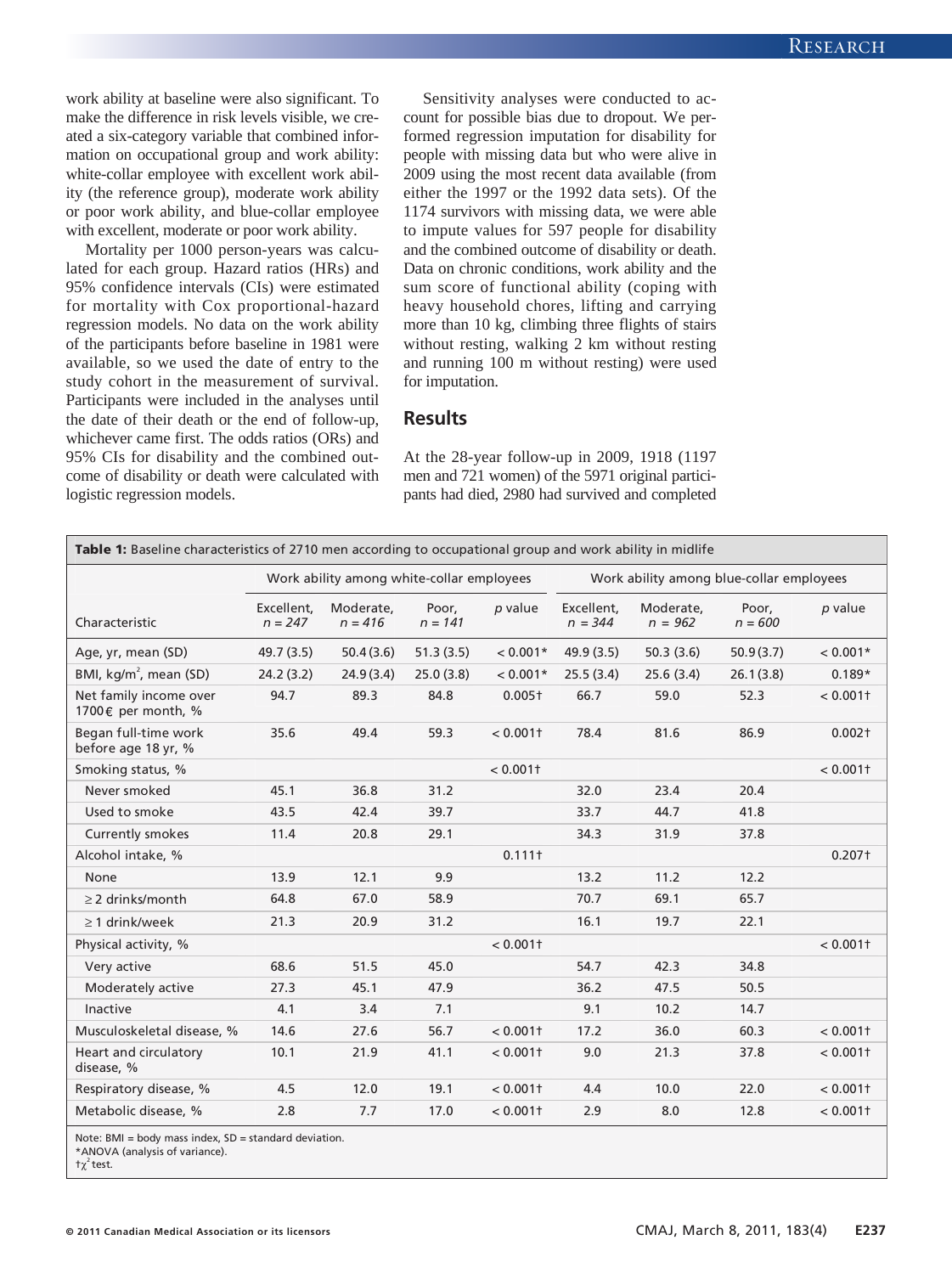the questionnaire (73.5% of the survivors), and 1073 had survived but did not respond.

For most respondents (66.0%), work ability was stable, with either no or a minor (1-point) change during the period from 1981 to 1992. The score increased by two points or more for 6.3% of respondents and decreased by two points or more for 27.7% of those surveyed.

Respondents were slightly younger (50.1 [standard deviation (SD) 3.4] v. 50.9 (3.6) years;  $p < 0.001$ ), a greater proportion were white-collar employees (46.1% v. 33.9%, *p* < 0.001) and they more frequently reported excellent work ability at baseline  $(30.5\% \text{ v. } 26.3\%, p = 0.001)$ than the surviving nonrespondents. The number of self-reported physician -diagnosed illnesses or injuries did not differ between respondents and nonrespondents (4.8 diagnoses, SD 2.1,  $p =$  $(0.14)$ .

Tables 1 and 2 show the baseline health, socioeconomic status and lifestyle characteristics of the participants in midlife according to occupational group and work ability. Those who reported excellent work ability in midlife were slightly younger than those who reported moderate or poor work ability. Blue-collar employees were more likely than white-collar employees to have started full-time work before the age of 18 years. Employees with poor work ability had more chronic diseases than those with moderate or excellent work ability regardless of the occupational group to which they belonged. Bluecollar employees were more likely than whitecollar employees to report poor work ability at baseline (Table 3).

Mortality differed according to work ability in midlife in both occupational groups among men (log rank 87.48, 1 degree of freedom [df],  $p < 0.001$ ) and women (log rank 4.95, 1 df,  $p =$ 0.026). Mortality was highest among those with poor work ability in midlife, intermediate among those with moderate work ability and lowest among those with excellent work ability for both white- and blue-collar employees. Higher and

| Table 2: Baseline characteristics of 3261 women according to occupational group and work ability in midlife |                                           |                        |                    |                                          |                         |                        |                    |                      |
|-------------------------------------------------------------------------------------------------------------|-------------------------------------------|------------------------|--------------------|------------------------------------------|-------------------------|------------------------|--------------------|----------------------|
|                                                                                                             | Work ability among white-collar employees |                        |                    | Work ability among blue-collar employees |                         |                        |                    |                      |
| Characteristic                                                                                              | Excellent,<br>$n = 574$                   | Moderate,<br>$n = 776$ | Poor.<br>$n = 223$ | p value                                  | Excellent.<br>$n = 389$ | Moderate,<br>$n = 872$ | Poor.<br>$n = 427$ | p value              |
| Age, yr, mean (SD)                                                                                          | 49.7 (3.5)                                | 50.4(3.6)              | 51.4(3.5)          | $< 0.001*$                               | 49.9 (3.5)              | 50.3(3.5)              | 50.9(3.7)          | $< 0.001*$           |
| BMI, kg/m <sup>2</sup> , mean (SD)                                                                          | 24.9(2.6)                                 | 26.0(2.8)              | 26.2(3.4)          | $< 0.001*$                               | 26.1(3.1)               | 26.4(3.2)              | 26.4(3.2)          | $0.019*$             |
| Net family income over<br>1700 € per month, %                                                               | 66.1                                      | 65.3                   | 64.2               | 0.870+                                   | 52.7                    | 55.8                   | 49.4               | 0.099 <sup>†</sup>   |
| Began full-time work<br>before age 18 yr, %                                                                 | 19.5                                      | 20.7                   | 24.9               | $0.244 +$                                | 40.5                    | 42.6                   | 50.2               | 0.011 <sup>†</sup>   |
| Smoking status, %                                                                                           |                                           |                        |                    | $0.350 +$                                |                         |                        |                    | $0.341$ <sup>+</sup> |
| Never smoked                                                                                                | 73.9                                      | 69.5                   | 72.5               |                                          | 80.5                    | 81.2                   | 77.4               |                      |
| Used to smoke                                                                                               | 14.5                                      | 18.6                   | 17.1               |                                          | 8.8                     | 9.8                    | 10.0               |                      |
| Currently smokes                                                                                            | 11.6                                      | 11.9                   | 10.4               |                                          | 10.6                    | 9.0                    | 12.6               |                      |
| Alcohol intake, %                                                                                           |                                           |                        |                    | $0.049+$                                 |                         |                        |                    | 0.678+               |
| None                                                                                                        | 36.5                                      | 38.3                   | 43.7               |                                          | 49.2                    | 47.9                   | 49.0               |                      |
| $\geq$ 2 drinks/month                                                                                       | 60.2                                      | 56.8                   | 55.0               |                                          | 47.9                    | 50.0                   | 49.5               |                      |
| $\geq$ 1 drink/week                                                                                         | 3.3                                       | 4.9                    | 1.3                |                                          | 2.9                     | 2.1                    | 1.5                |                      |
| Physical activity, %                                                                                        |                                           |                        |                    | $< 0.001$ †                              |                         |                        |                    | $< 0.001$ †          |
| Very active                                                                                                 | 59.1                                      | 50.1                   | 43.6               |                                          | 57.3                    | 48.1                   | 39.9               |                      |
| Moderately active                                                                                           | 36.3                                      | 43.6                   | 45.0               |                                          | 36.1                    | 42.2                   | 49.0               |                      |
| Inactive                                                                                                    | 4.6                                       | 6.3                    | 11.4               |                                          | 6.6                     | 9.7                    | 11.1               |                      |
| Musculoskeletal disease, %                                                                                  | 17.9                                      | 40.5                   | 60.5               | $< 0.001$ †                              | 20.1                    | 45.2                   | 65.8               | $< 0.001$ †          |
| Heart and circulatory<br>disease, %                                                                         | 7.3                                       | 20.9                   | 33.2               | $< 0.001$ †                              | 13.9                    | 23.4                   | 29.5               | $< 0.001$ †          |
| Respiratory disease, %                                                                                      | 4.4                                       | 12.5                   | 19.7               | $< 0.001$ †                              | 7.7                     | 13.0                   | 21.8               | $< 0.001$ †          |
| Metabolic disease, %                                                                                        | 5.1                                       | 11.9                   | 20.2               | $< 0.001$ †                              | 6.4                     | 12.4                   | 16.9               | $< 0.001$ †          |
|                                                                                                             |                                           |                        |                    |                                          |                         |                        |                    |                      |

Note: BMI = body mass index, SD = standard deviation.

\*ANOVA (analysis of variance).  $\tau$ <sub>χ</sub><sup>2</sup> test.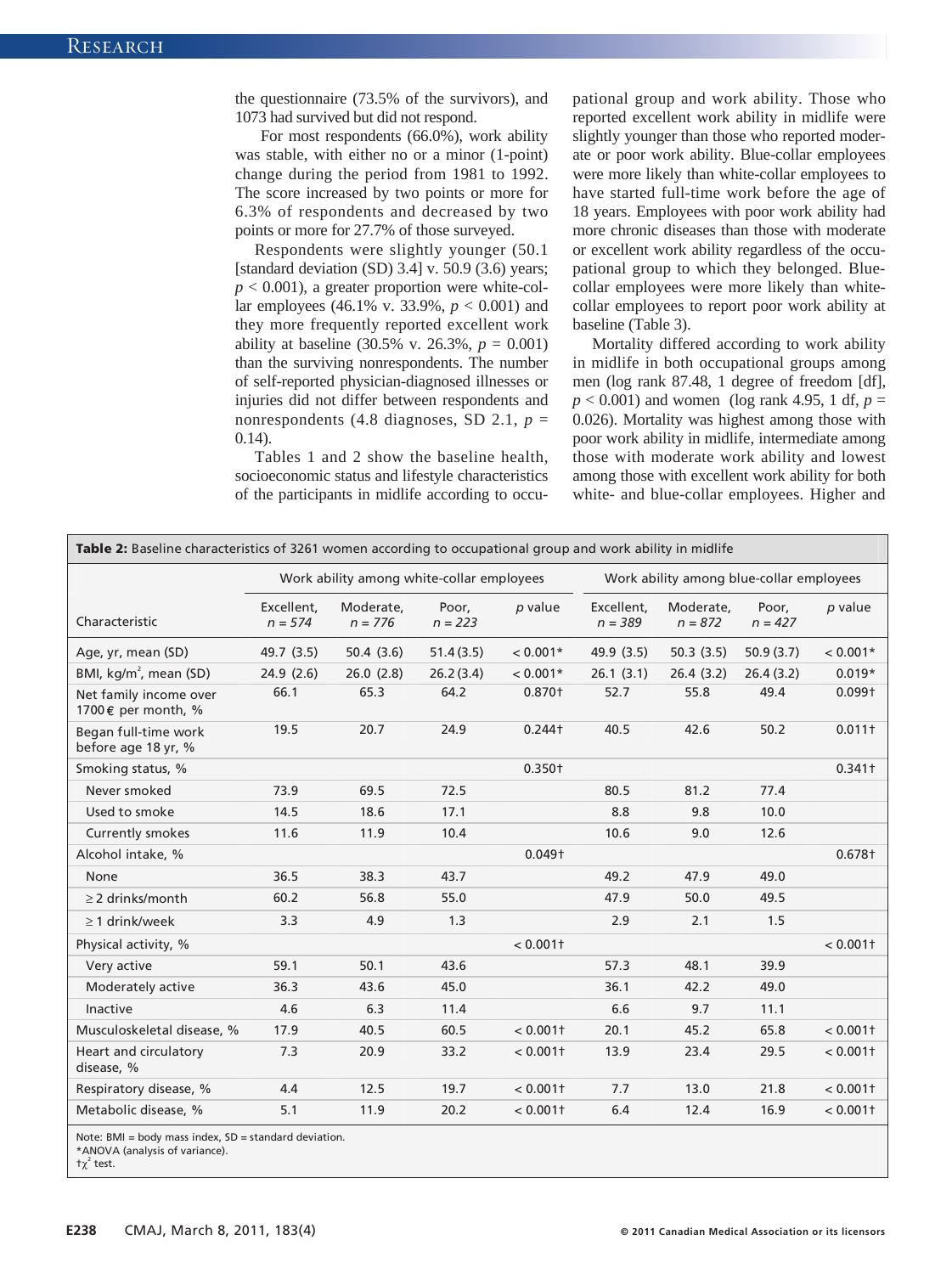more pronounced differences in mortality were observed among men (Table 4).

Table 5 shows the hazard ratios for death and the odds ratios for death or disability and for disability. Mortality was higher among blue-collar men with lower work ability in midlife than among white-collar men who had reported excellent work ability in midlife. Mortality did not differ according to occupational group and work ability in midlife among women.

At the 28-year follow-up, 1529 participants had survived without a disability, and 3268 either had died or had some degree of disability. When compared with the reference group, the adjusted risk of death or disability at follow-up was highest among blue-collar employees with poor work ability at baseline (Table 5). In both occupational groups, the risk of death or disability at follow -up was threefold among men and twofold among women who had indicated moderate work ability in midlife compared with white-collar employees with excellent work ability in midlife.

Of the survivors at the 28-year follow-up, 1529 had no disability and 1350 had some degree of disability. The prevalence of disability according to occupational group and midlife work ability is shown in Table 6.

The adjusted odds of disability at the 28-year follow-up was highest among white- and bluecollar employees who had reported moderate and poor work ability in midlife compared with white-collar employees who had reported excellent work ability in midlife (Table 5). There was a gradient increase in the risk of disability across both occupational groups: those with poor work ability in midlife had the highest risk, those with moderate work ability had an intermediate risk and those with excellent work ability had the lowest risk. Work ability and age explained about 10% of the variance in disability and 15% of the variance in the combined outcome of disability or death in the logistic regression models.

Results of the sensitivity analyses that included imputed data for the combined outcome of disability or death and for disability were similar to those of the main analyses (data not shown).

## **Interpretation**

We found that work ability in midlife predicted decline in health and functioning among men and women during the 28-year follow-up even after adjustment for health and lifestyle factors. The risks showed similar gradients among blueand white-collar employees, but risk of death was generally higher among blue-collar employees. The fact that work ability in midlife predicted disability almost three decades later despite the competing risk of death indicates that work ability may be considered as an early predictor of the risk of disability in old age.

| <b>Table 3:</b> Work ability in midlife according to occupational group for men and women |                   |                     |                  |  |  |  |  |  |
|-------------------------------------------------------------------------------------------|-------------------|---------------------|------------------|--|--|--|--|--|
| Men, % (95% CI)<br>Women, % (95% CI)                                                      |                   |                     |                  |  |  |  |  |  |
| White collar                                                                              | Blue collar       | White collar        | Blue collar      |  |  |  |  |  |
| $30.7(25.0-36.4)$                                                                         | 18.0 (13.9-22.1)  | $36.5(32.6 - 40.4)$ | 23.0 (18.8-27.1) |  |  |  |  |  |
| 51.8 (47.0–56.6)                                                                          | $50.5(47.3-53.7)$ | 49.3 (45.8–52.9)    | 51.7 (48.4-55.0) |  |  |  |  |  |
| $17.5(11.2-23.8)$                                                                         | 31.5 (27.8–35.2)  | $14.2$ $(9.6-18.8)$ | 25.3 (21.2-29.4) |  |  |  |  |  |
|                                                                                           |                   |                     |                  |  |  |  |  |  |

Note: CI = confidence interval.

**Table 4:** Unadjusted mortality rates per 1000 person-years according to occupational group and work ability in midlife among men and women at the 28-year follow-up

|                                                      |                             | Men, % (95% CI)  | Women, % (95% CI)   |                     |  |
|------------------------------------------------------|-----------------------------|------------------|---------------------|---------------------|--|
| Work ability                                         | White collar<br>Blue collar |                  | White collar        | Blue collar         |  |
| Excellent                                            | $7.7(5.6-9.9)$              | 15.5 (12.9–18.3) | $6.3$ $(5.1 - 7.7)$ | $8.2(6.5-10.0)$     |  |
| Moderate                                             | 14.7 (12.4–17.2)            | 20.2 (18.4–22.2) | $8.8$ $(7.6-10.2)$  | $7.8(6.6-9.0)$      |  |
| Poor                                                 | 23.5 (18.3–29.3)            | 25.3 (22.6–28.1) | $9.8(7.4-12.6)$     | $10.6$ $(8.7-12.6)$ |  |
| p value                                              | $< 0.001*$                  | $< 0.001*$       | $0.006*$            | $0.022*$            |  |
| Note: $Cl =$ confidence interval.<br>*Log-rank test. |                             |                  |                     |                     |  |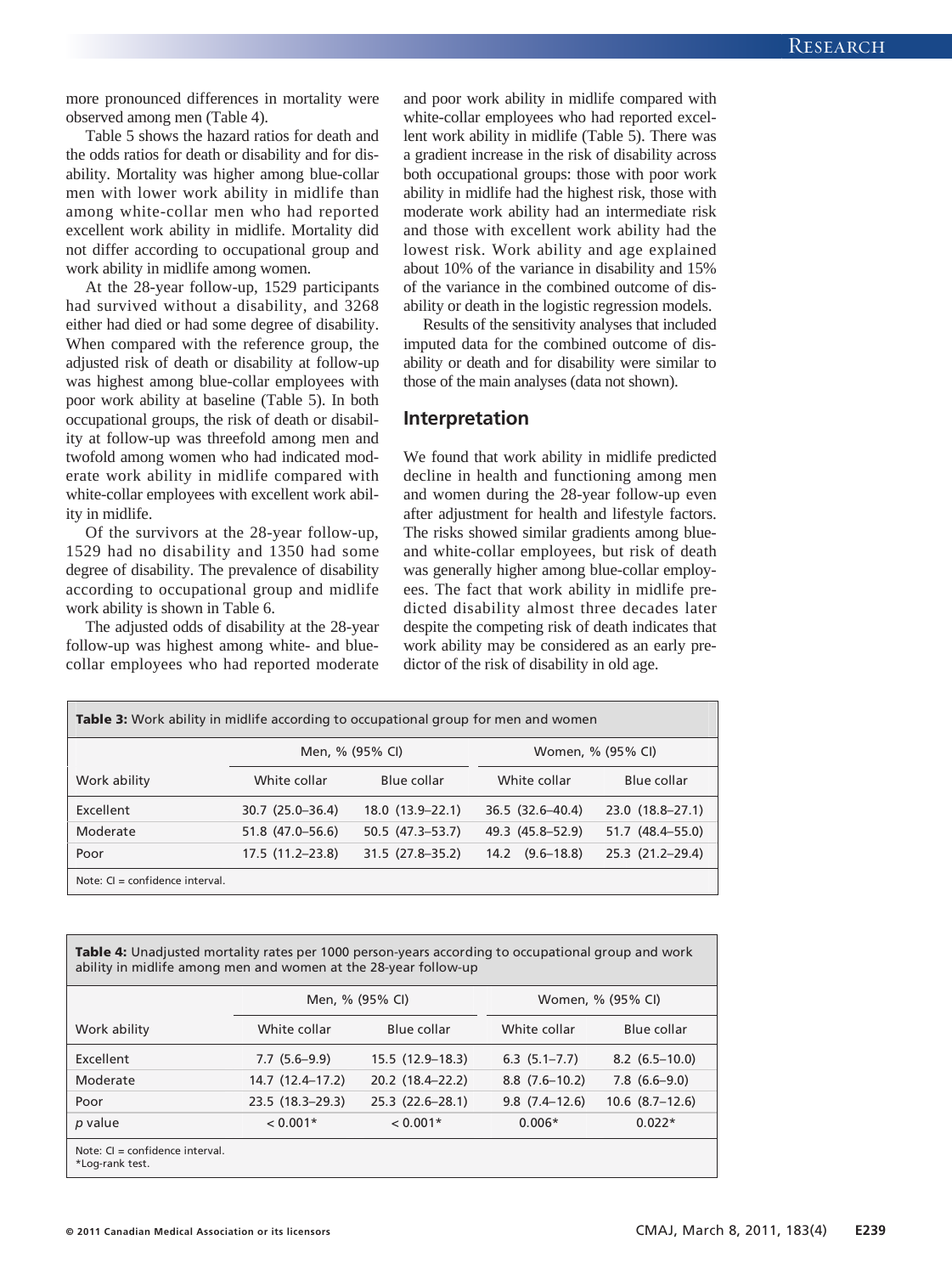Earlier studies showed that lower professional grades were associated with an increased risk of morbidity, mortality and disability in old age. $24-6,29$ In our study, we observed that the risks of disability and mortality were higher among blue -collar than among white-collar employees at a given level of work ability. However, baseline prevalence of poor work ability was double among the blue-collar employees, which might explain the increased risk of declining health and functioning among blue-collar occupations. These findings require confirmation with further studies.

Although mental and physical work strain and work ability are related, they are distinct concepts. A high degree of work-related physical and mental strain, together with inadequate resources to cope with such strain, cause declined work ability.30 Previous prospective studies reported on the association of higher work-related mental and physical strain and declining health and increased mortality among members of the workforce.3,8,9,14,15 The association between work-related mental and physical strain and disability in old age has been studied in-

**Table 5:** Hazard ratios for death and odds ratios for the combined outcome of disability or death and for disability according to occupational group and work ability in midlife for men and women at the 28-year follow-up

|              | Death, HR (95% CI)*    |                     | Disability or death, OR (95% CI)t |                     | Disability, OR (95% CI)‡ |                        |  |
|--------------|------------------------|---------------------|-----------------------------------|---------------------|--------------------------|------------------------|--|
| Work ability | Model 1§               | Model 21            | Model 1§                          | Model 21            | Model 1§                 | Model 21               |  |
| <b>Men</b>   |                        |                     |                                   |                     |                          |                        |  |
| White collar |                        |                     |                                   |                     |                          |                        |  |
| Excellent    | 1.00                   | 1.00                | 1.00                              | 1.00                | 1.00                     | 1.00                   |  |
| Moderate     | $1.82$ $(1.33 - 2.50)$ | $1.48(1.04 - 2.11)$ | $2.36(1.63 - 3.42)$               | $2.11(1.42 - 3.15)$ | $1.98(1.30 - 3.01)$      | $1.96(1.25 - 3.07)$    |  |
| Poor         | $2.69$ $(1.88 - 3.86)$ | $1.84(1.20 - 2.82)$ | $4.50(2.46 - 8.22)$               | 2.98 (1.54-5.78)    | $2.79(1.41 - 5.53)$      | $2.67(1.29 - 5.54)$    |  |
| Blue collar  |                        |                     |                                   |                     |                          |                        |  |
| Excellent    | $2.29(1.66-3.17)$      | $1.75(1.22 - 2.51)$ | $2.73(1.84 - 4.05)$               | $2.16(1.40-3.32)$   | $1.59(1.00 - 2.54)$      | $1.50(0.90 - 2.47)$    |  |
| Moderate     | $2.59(1.94-3.45)$      | $2.02(1.46 - 2.80)$ | 4.15 (2.97 - 5.81)                | $3.03(2.09 - 4.40)$ | $2.39(1.62 - 3.52)$      | $2.21(1.45-3.37)$      |  |
| Poor         | $3.18(2.37 - 4.28)$    | $2.17(1.54 - 3.07)$ | $5.95(4.00 - 8.86)$               | 4.56 (2.82–7.37)    | $3.16(2.01 - 4.96)$      | $3.45(2.03 - 5.88)$    |  |
| Women        |                        |                     |                                   |                     |                          |                        |  |
| White collar |                        |                     |                                   |                     |                          |                        |  |
| Excellent    | 1.00                   | 1.00                | 1.00                              | 1.00                | 1.00                     | 1.00                   |  |
| Moderate     | $1.28(1.00-1.64)$      | $1.13(0.86 - 1.49)$ | $1.95(1.51 - 2.52)$               | $1.67(1.26 - 2.22)$ | $2.04(1.50 - 2.79)$      | $1.89(1.35-2.65)$      |  |
| Poor         | $1.29(0.93 - 1.79)$    | $1.24(0.85 - 1.80)$ | $2.47(1.69 - 3.62)$               | $2.45(1.57-3.82)$   | $2.86(1.84 - 4.43)$      | $2.69(1.62 - 4.45)$    |  |
| Blue collar  |                        |                     |                                   |                     |                          |                        |  |
| Excellent    | $1.30(0.97-1.74)$      | $1.09(0.77-1.52)$   | $1.52(1.12 - 2.07)$               | $1.39(0.99 - 1.95)$ | $1.40(0.96 - 2.05)$      | $1.49(0.99 - 2.24)$    |  |
| Moderate     | $1.14(0.89 - 1.46)$    | $1.12(0.85 - 1.48)$ | $2.14(1.66 - 2.76)$               | $1.82(1.37 - 2.42)$ | $2.41(1.78 - 3.26)$      | $2.10(1.50 - 2.95)$    |  |
| Poor         | $1.44(1.10-1.89)$      | $1.36(0.98 - 1.89)$ | $3.80(2.74 - 5.27)$               | $3.37(2.28 - 4.98)$ | $3.91(2.68 - 5.70)$      | $3.62$ $(2.32 - 5.66)$ |  |

Note: CI = confidence interval, HR = hazard ratio, OR = odds ratio.

\*Analyzed by Cox proportional hazards model (2710 men, 3261 women).

†Analyzed by logistic regression (2292 men, 2558 women). ‡Analyzed by logistic regression (1060 men, 1798 women).

§Model 1 adjusted for age.

¶Model 2 adjusted for age, change in work ability from 1981 to 1992, marital status, alcohol intake, smoking, exercise and major chronic diseases.

| <b>Table 6:</b> Prevalence of disability according to occupational group and work ability at the 28-year follow-up |         |                          |         |                          |                    |                      |         |                        |  |
|--------------------------------------------------------------------------------------------------------------------|---------|--------------------------|---------|--------------------------|--------------------|----------------------|---------|------------------------|--|
| Men, % (95% CI)*                                                                                                   |         |                          |         |                          | Women, % (95% CI)* |                      |         |                        |  |
| Work ability                                                                                                       | n/N     | White collar             | n/N     | Blue collar              | n/N                | White collar         | n/N     | Blue collar            |  |
| Excellent                                                                                                          | 164/247 | $39.0(31.5 - 46.5)$      | 135/344 | 48.9 (44.6–53.2) 366/574 |                    | 25.1 (22.8–27.4)     | 211/389 | $31.8$ $(28.6 - 35.0)$ |  |
| Moderate                                                                                                           | 212/416 | 57.1 (53.7–60.5)         | 342/962 | 61.7 (59.1–64.3) 433/776 |                    | 42.0 (39.6–44.4)     | 476/872 | 45.7 (43.4–48.0)       |  |
| Poor                                                                                                               | 52/141  | 67.3 (60.6-74.0) 172/600 |         | 68.0 (64.4–71.6) 120/223 |                    | $52.5$ $(47.9-57.1)$ | 196/427 | 58.7 (55.2–62.2)       |  |
|                                                                                                                    |         |                          |         |                          |                    |                      |         |                        |  |

Note: CI = confidence interval,  $n =$  no. of participants for whom data on disability was available at follow-up, N = no. of participants at baseline. \*Unless otherwise indicated.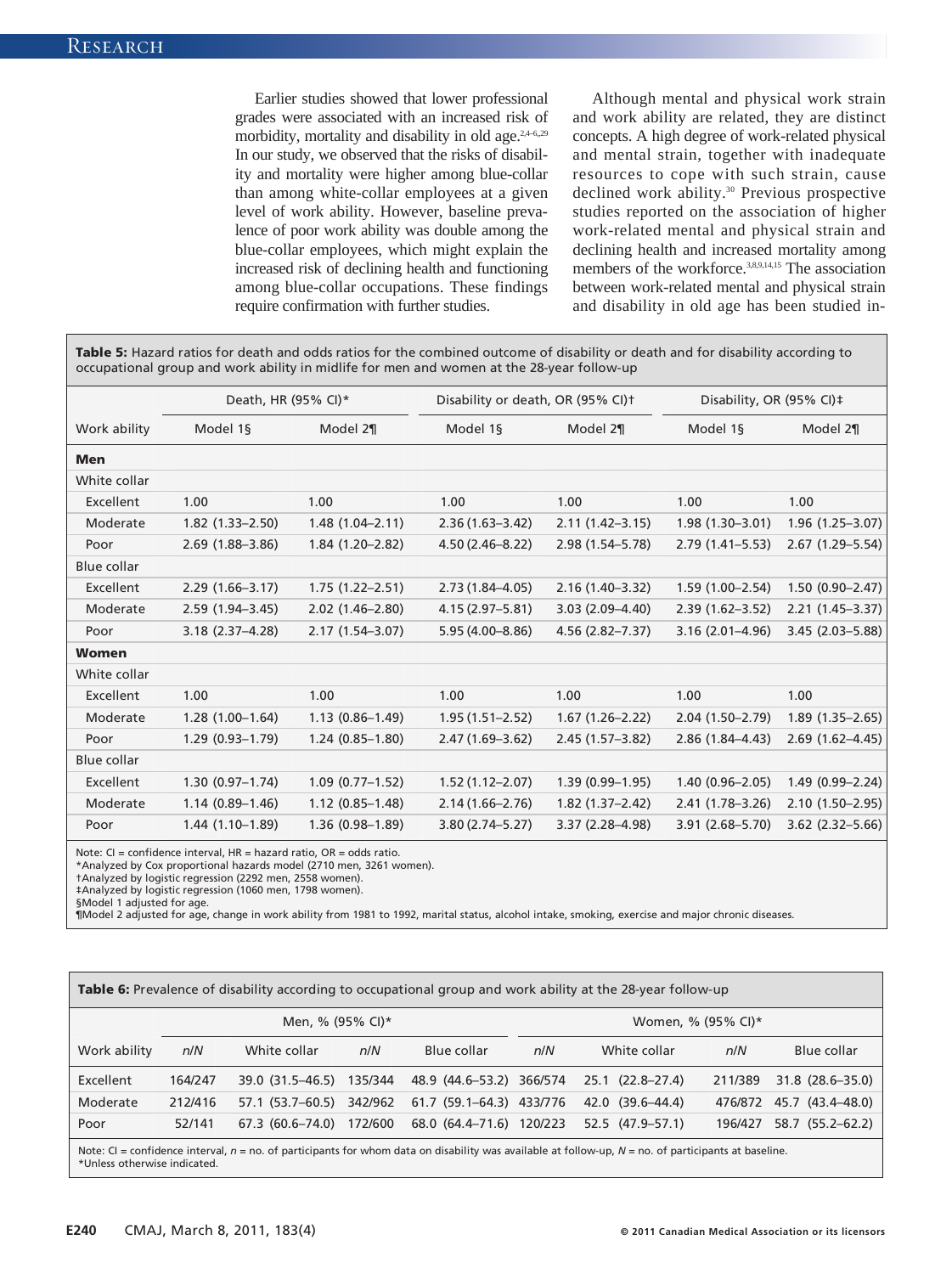frequently, and the results are inconsistent.<sup>31</sup> Consequently, our results parallel previous findings and expand on them because we were able to investigate disability as an outcome. We were also able to verify the findings in old age and examine work ability as a predictor among employ ees working in a wide variety of occupations.

The differences in survival rates between men and women were also obvious in our study. When studying disability in old age, it is important to consider mortality, as it is a competing risk for disability. This is particularly true among men but less so among women. In our study, work ability was more strongly associated with disability risk among women; among men, work ability was more strongly associated with mortality. The influence of the competing risk of mortality is clearly shown in our analysis of the combined outcome of disability or death at follow-up: the risk was much higher among men than among women. Among women, the risk of disability or death did not materially differ from the risk of disability. Earlier studies have shown that the higher prevalence of disability among women is not actually due to higher incidence rates but rather to longer duration of disability as a result of lower mortality.32

### **Strengths and limitations**

One of the strengths of this study is the long prospective follow-up in a large populationbased data set respresenting a wide variety of municipal professions. Using such a relatively large data set, we were able to investigate disability as an outcome in old age, which is an important indicator of public health in a growing elderly population. The dates of death were derived from the national register and not from obituaries or information from next-of-kin or other sources.

A potential limitation of the analysis is selective dropout from the study. The healthy worker survivor effect is an ongoing process in which those who stay in a profession tend to be healthier than those who leave employment.<sup>33</sup> Those from blue-collar occupations were more likely than white-collar occupations to drop out or have missing data later on. This could have resulted in an underestimation of the predictive value of work ability within occupational groups.

Data on disability were not available at baseline. However, most middle -aged people who were occupationally active in Finland in the 1980s did not experience difficulties with basic activities of daily living,<sup>34</sup> so we are confident that a decline in work ability preceded disability in old age. Our findings are applicable to Western countries, although the results should be verified in countries that have different labour and welfare policies. Caution must be taken when generalizing the results at the population level because people in occupational groups tend to be healthier than the overall population, which includes people who are not in the workforce. Although the participants in this study worked in the public sector, the results can be generalized to the private sector as well in countries like Finland where labour legislation applies equally to both sectors.

#### **Conclusion**

Perceived work ability in midlife was associated with mortality and disability in old age among blue-collar and white-collar employees. It is plausible that a person's capacity to perform activities in relation to the demands posed by their age-appropriate role in society tracks through decades. The current work ability of middle-aged employees could therefore be considered as an early predictor of functioning in old age.

#### **References**

- 1. Marmot MG, Smith GD. Health inequalities among British civil servants: the Whitehall II study. *Lancet* 1991;337:1387-93.
- 2. Davey Smith G, Hart C, Hole D, et al. Education and occupational social class: Which is the more important indicator of mortality risk? *J Epidemiol Community Health* 1998;52:153-60.
- 3. Sacker A, Bartley MJ, Frith D, et al. The relationship between job strain and coronary heart disease: evidence from an English sample of the working male population. *Psychol Med* 2001; 31:279-90.
- 4. Huisman M, Kunst AE, Bopp M, et al. Educational inequalities in cause-specific mortality in middle-aged and older men and women in eight western European countries. *Lancet* 2005; 365:493-500.
- 5. Breeze E, Fletcher AE, Leon DA, et al. Do socio-economic disadvantages persist into old age? Self-reported morbidity in a 20 year follow-up of the Whitehall Study. *Am J Public Health* 2001; 91:277-83.
- 6. Ebrahim S, Papacosta O, Wannamethee G, et al. Social inequalities and disability in older men: prospective findings from the British Regional Heart Study. *Soc Sci Med* 2004;59:2109-20.
- 7. Chandola T, Ferrie J, Sacker A, et al. Social inequalities in selfreported health in early old age: follow-up of prospective cohort study. *BMJ* 2007;334:990.
- 8. Johnson JV, Hall EM, Theorell T. Combined effects of job strain and social isolation on cardiovascular disease morbidity and mortality in a random sample of Swedish male working population. *Scand J Work Environ Health* 1989;15:271-9.
- 9. Marmot MG, Bosma H, Hemingway H, et al. Contribution of job control and other risk factors to social variations in coronary heart disease incidence. *Lancet* 1997;350:235-9.
- 10. Bosma H, Marmot MG, Hemingway H, et al. Low job control and risk of coronary heart disease in Whitehall II (prospective cohort) study. *BMJ* 1997;314:558-65.
- 11. Krause N, Lynch J, Kaplan GA, et al. Predictors of disability retirement. *Scand J Work Environ Health* 1997;23:403-13.
- 12. Kivimäki M, Leino-Arjas P, Luukkonen R, et al. Work stress and risk of cardiovascular mortality: prospective cohort study of industrial employees. *BMJ* 2002;325:857.
- 13. Laine S, Gimeno D, Viratanen M, et al. Job strain as a predictor of disability: the Finnish public sector study. *J Epidemiol Community Health* 2009;63:24-30.
- 14. Amick BC, McDonough P, Chang H, et al. Relationship between all-cause mortality and cumulative working life course psychosocial and physical exposures in the United States labor market from 1968 to 1992. *Psychosom Med* 2002;64:370-81.
- 15. Bourgkard E, Wild P, Massin N, et al. Association of physical